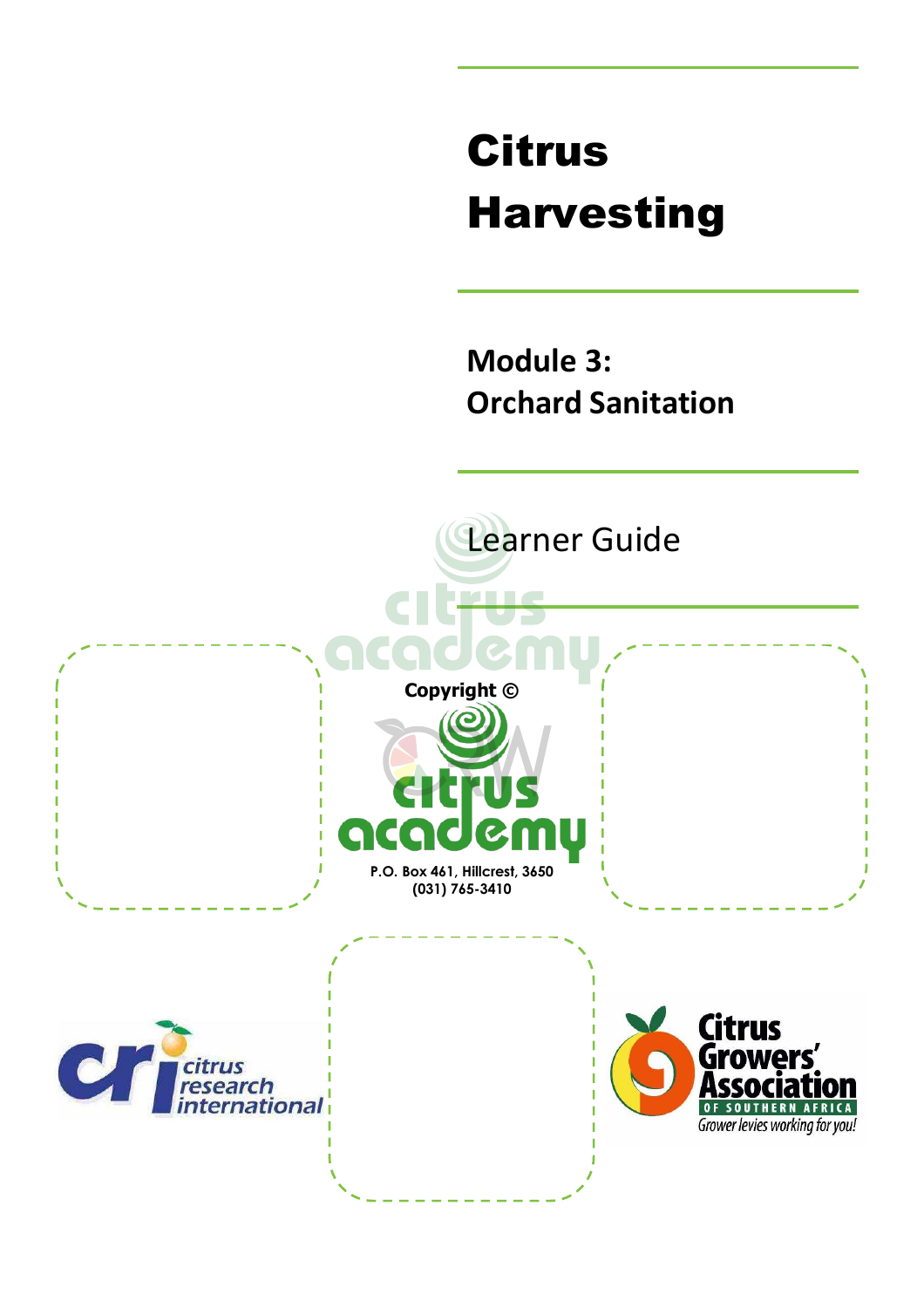**© Citrus Academy NPC**  1 st edition 2022

The content of this module is based on audio-visual material produced by the Citrus Academy.

**Scripted by:**  Jacomien de Klerk

**Visual material production:**  Sagritex (Pty) Ltd

#### **Additional information sources:**

Citrus Academy Production Learning Material CRI Citrus Production Guidelines

**Project coordinator:** Citrus Academy

![](_page_1_Picture_9.jpeg)

![](_page_1_Picture_11.jpeg)

#### **Disclaimer**

By accepting this document and reading its contents you agree to be bound by the terms of this disclaimer.

The use of the contents of this document and the accompanying visual material is at your own risk. Neither the Citrus Academy nor Citrus Research International nor the Citrus Growers' Association warrant that the content of this document or the visual material is suitable for your intended use or that it is free of inaccuracies or omissions. The opinions and advice expressed in this document and the visual material are not necessarily those of the Citrus Academy, Citrus Research International or the Citrus Growers' Association. The Citrus Academy, Citrus Research International and the Citrus Growers' Association, their directors, officers, employees, agents and contractors shall not be liable for any loss or damage of any nature suffered by any person as a direct or indirect result of the use of, or inability to use, any advice, opinion or information contained in this document or the visual material, or any misrepresentation, misstatement or omission, whether negligent or otherwise, contained in this document and the visual material.

You indemnify the Citrus Academy, Citrus Research International and the Citrus Growers' Association against any claim by any third party against the Citrus Academy, Citrus Research International and the Citrus Growers' Association, their directors, officers, employees, agents or contractors arising from, or in connection with, the use of, or reliance on, the contents of this document and the visual material. It is your responsibility to determine suitability of the contents of this document and the accompanying visual material for your intended use.

![](_page_1_Picture_16.jpeg)

![](_page_1_Picture_17.jpeg)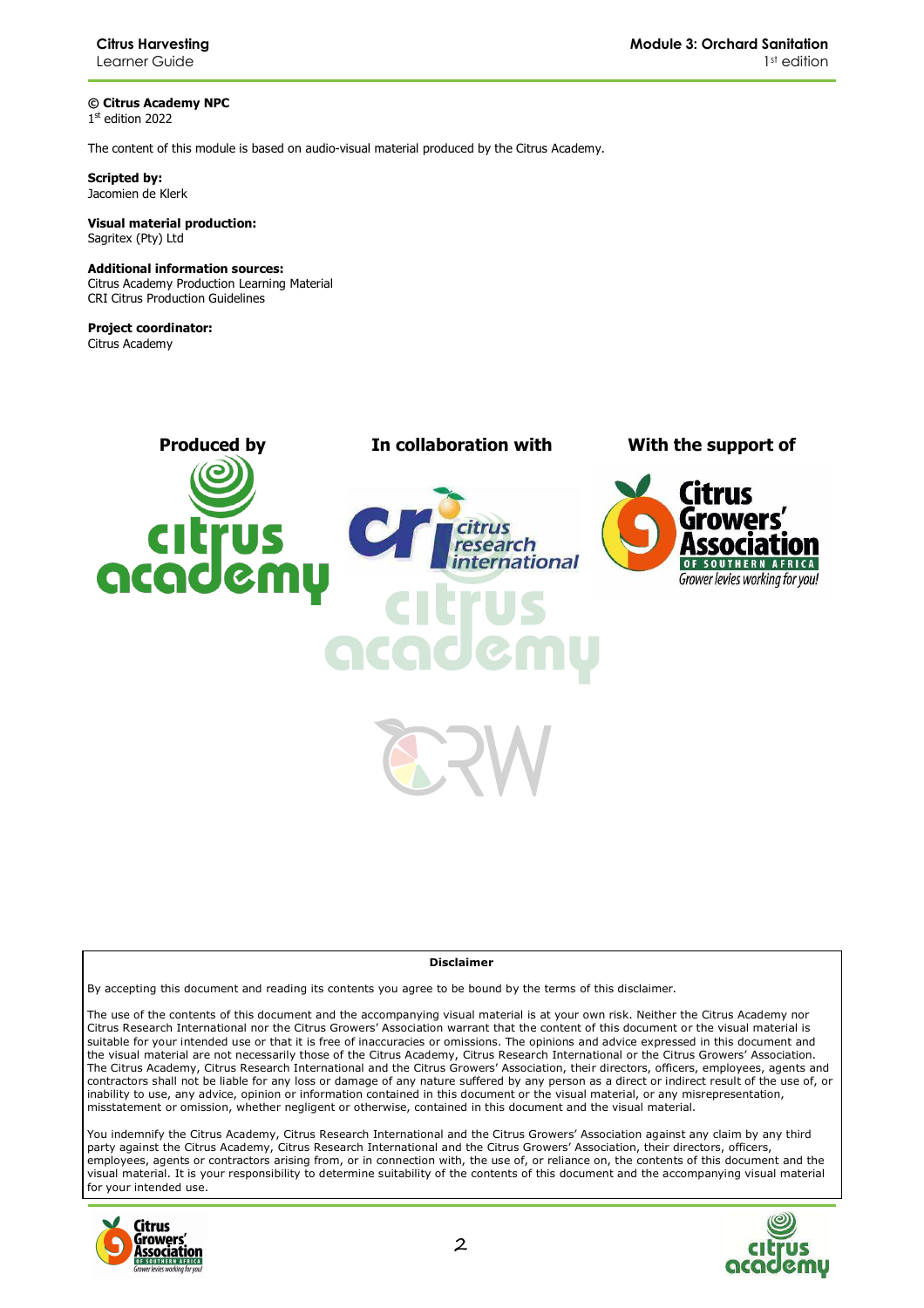## Contents

| Introduction                             | 4              |
|------------------------------------------|----------------|
| Postharvest Diseases                     | 4              |
| <b>Orchard Sanitation Practices</b>      | $\overline{4}$ |
| Pruning Practices: Deadwood and Skirting | $\overline{4}$ |
| Removing Out-of-Season and Fallen Fruit  | 5.             |
| Disposing of Waste Fruit                 |                |

![](_page_2_Picture_4.jpeg)

![](_page_2_Picture_5.jpeg)

![](_page_2_Picture_6.jpeg)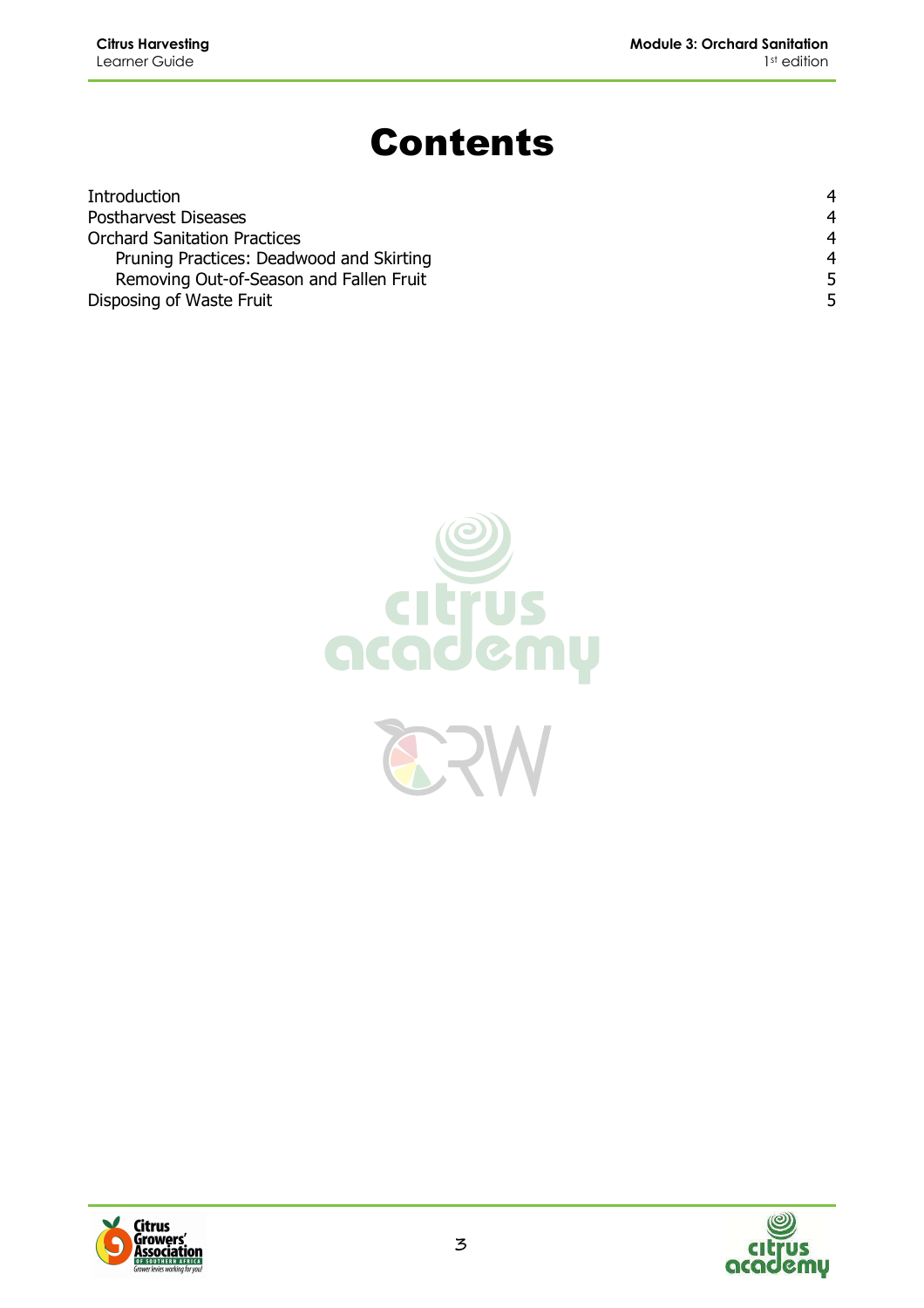#### **Introduction**

A packhouse is not a hospital for sick fruit. Nothing can be done in the packhouse to repair damaged, injured or sick fruit coming from the orchard. Regular orchard sanitation and good picking practices are very important to protect the fruit and keep them healthy. Always remember that fruit is a perishable product.

#### **Postharvest Diseases**

There are many different pathogens that we must prevent from contaminating fruit in the orchard. Remember that the word 'pathogen' is used for anything that can cause a disease, such as viruses, bacteria, and fungi. Most of the pathogens which cause citrus diseases, are fungi. They spread through vast numbers of invisibly small spores, and it is these spores that we must prevent from getting into our fruit.

The most important pathogens to protect against are those that get into the fruit through a wound on the fruit. This can be avoided by making sure that fruit is not injured or damaged during picking so that pathogens cannot get in. This is also why it is important that injured fruit is not put with the other fruit, because they may be carrying these pathogens to the packhouse.

There are also latent pathogens. The word 'latent' means something that is there, but not active, and waiting for the right conditions to attack. Latent pathogens live on deadwood in the trees. When it rains, fungal spores are washed down from the deadwood onto the fruit rind or into the button, where the spores lie dormant until the conditions are ideal for infection to start. Fungal spores grow best in warm and humid conditions and out of direct sunlight. In the packhouse, and especially in de-greening rooms, the conditions are ideal for these pathogens to develop.

We must also remember that there are pathogens that live in the soil. If they get a chance to get onto the fruit, they will infect the fruit and start to spread, producing more and more spores. Fruit fall on the ground for different reasons. They may have fallen off the tree after being stung by a pest insect, or they may have dropped on the ground during picking. Fruit that hangs low and close to the ground can also get soil pathogens on them. When it rains, water can splash up onto the fruit, carrying the pathogens with it. It is even possible that, when there are high numbers of flying insects in combination with rotten fruit, the insects can carry spores from fallen fruit on the ground to fruit still hanging in the tree.

### **Orchard Sanitation Practices**

We can now start to see what we must do to keep our fruit safe and healthy.

#### **Pruning Practices: Deadwood and Skirting**

Firstly, now that we know latent pathogens live on deadwood in the trees, we can remove the deadwood so that they have nowhere to live. Secondly, by skirting the trees we can make sure that there are no branches that can carry fruit that will hang so low that pathogens that live in the soil can get onto the fruit and into the tree. In the Citrus Academy's audio-visual module on citrus pruning practices, we look at best practices for removing deadwood and skirting trees in great detail. Please watch this module.

![](_page_3_Picture_13.jpeg)

![](_page_3_Picture_14.jpeg)